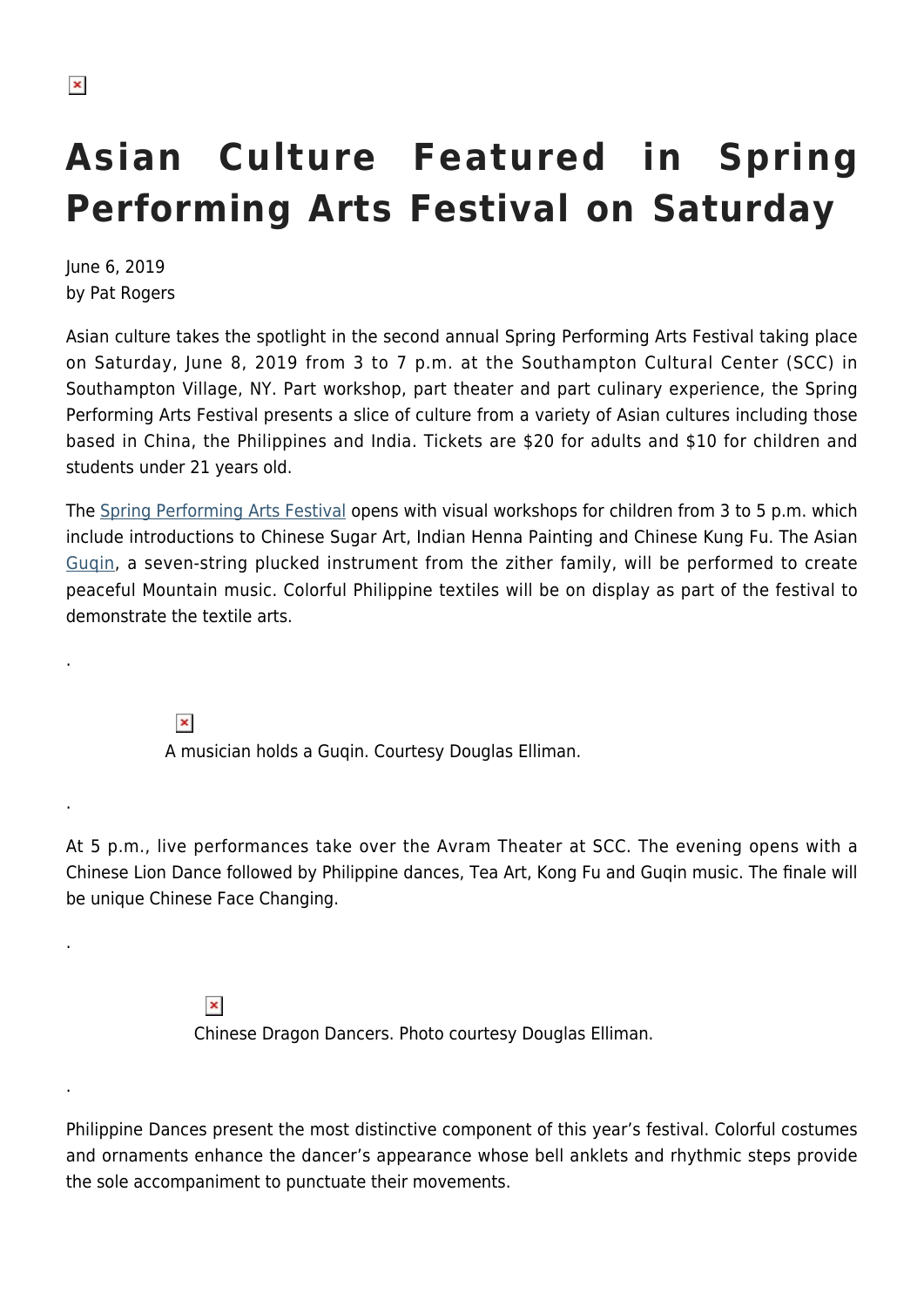$\pmb{\times}$ Philipine Artists perform. Photo courtesy Douglas Elliman.

Another highlight is the Chinese Face Changer, a major crowd pleaser in Asia, Europe and the United States, according to the Asian Cultural Alliance. It's also a source of intense fascination for both children and adults. Known as "Bian Lian" in Chinese, "face changing" was initially an important aspect of the Chinese Sichuan Opera, where the performers used performative techniques on stage to change characters and dramatically transformed passage into a special art with stunning skills.

> $\pmb{\times}$ Face Changing will be performed at the Spring Performing Arts Festival at Southampton Cultural Center on June 8, 2019. Photo courtesy Douglas Elliman.

The festival will end with a "Taste of Asia" food reception from 6 to 7 p.m. Attendants can mingle with the performers while enjoying Asian fare. A cooking demonstration on Philippine cuisine will also take place, sponsored by the Philippine Consulate.

The Spring Performing Arts Festival is presented by the Asian Cultural Alliance. The organization was founded to promote the performing arts and culture as a means of expressing tolerance, respect and benevolence toward all nationalities that exist in our area. The group recognizes that language differences can create cultural barriers which can be broken down and create unity through the visual and performing arts.

Major sponsors of the festival are Douglas Elliman Real Estate Corporation and Citizen Bank.

 $\pmb{\times}$ 

 $\mathcal{L}_\text{max}$ 

.

.

.

.

.

.

Dancers perform. Photo courtesy Douglas Elliman.

**BASIC FACTS:** Spring Performing Arts Festival takes place on Saturday, June 8, 2019 from 3 to 7